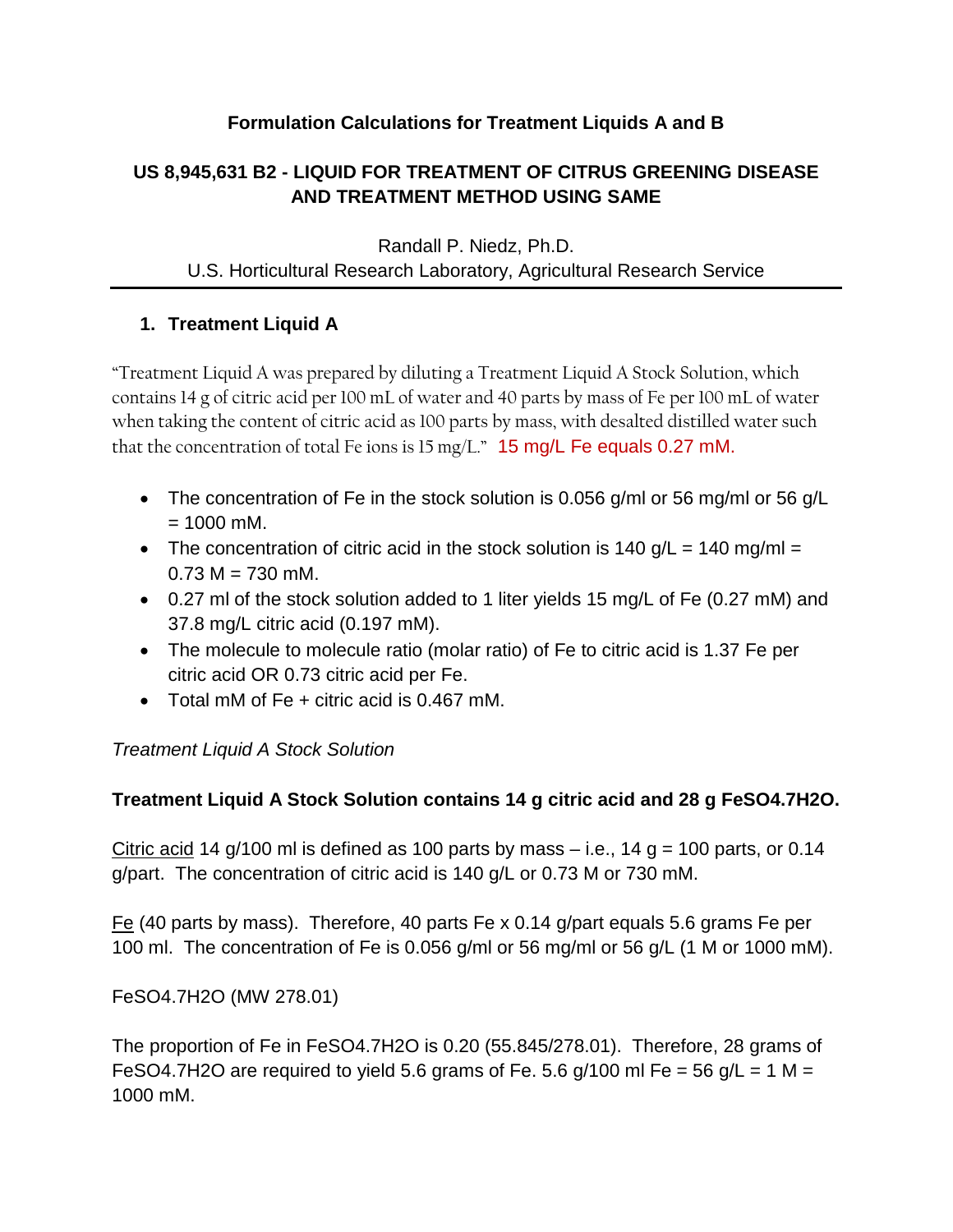**Table 1. Treatment Liquid A Stock Solution**

|             | $g/100$ mls | g/L | g/gal | oz./gal |
|-------------|-------------|-----|-------|---------|
| FeSO4.7H2O  | 28          | 280 | 1,060 | 37      |
| Citric acid | 14          | 140 | 530   | 19      |

# **Table 2. Treatment Liquid A**

|                           | <b>Liquid A Stock Solution</b> |        |              | <b>Liquid A Stock Solution</b> |             |
|---------------------------|--------------------------------|--------|--------------|--------------------------------|-------------|
|                           | m/L                            | ml/gal | $ml/100$ gal | oz./gal                        | oz./100 gal |
| <b>Treatment Liquid A</b> | 0.27                           | 1.0233 | 102.33       | 0.0346                         | 3.46        |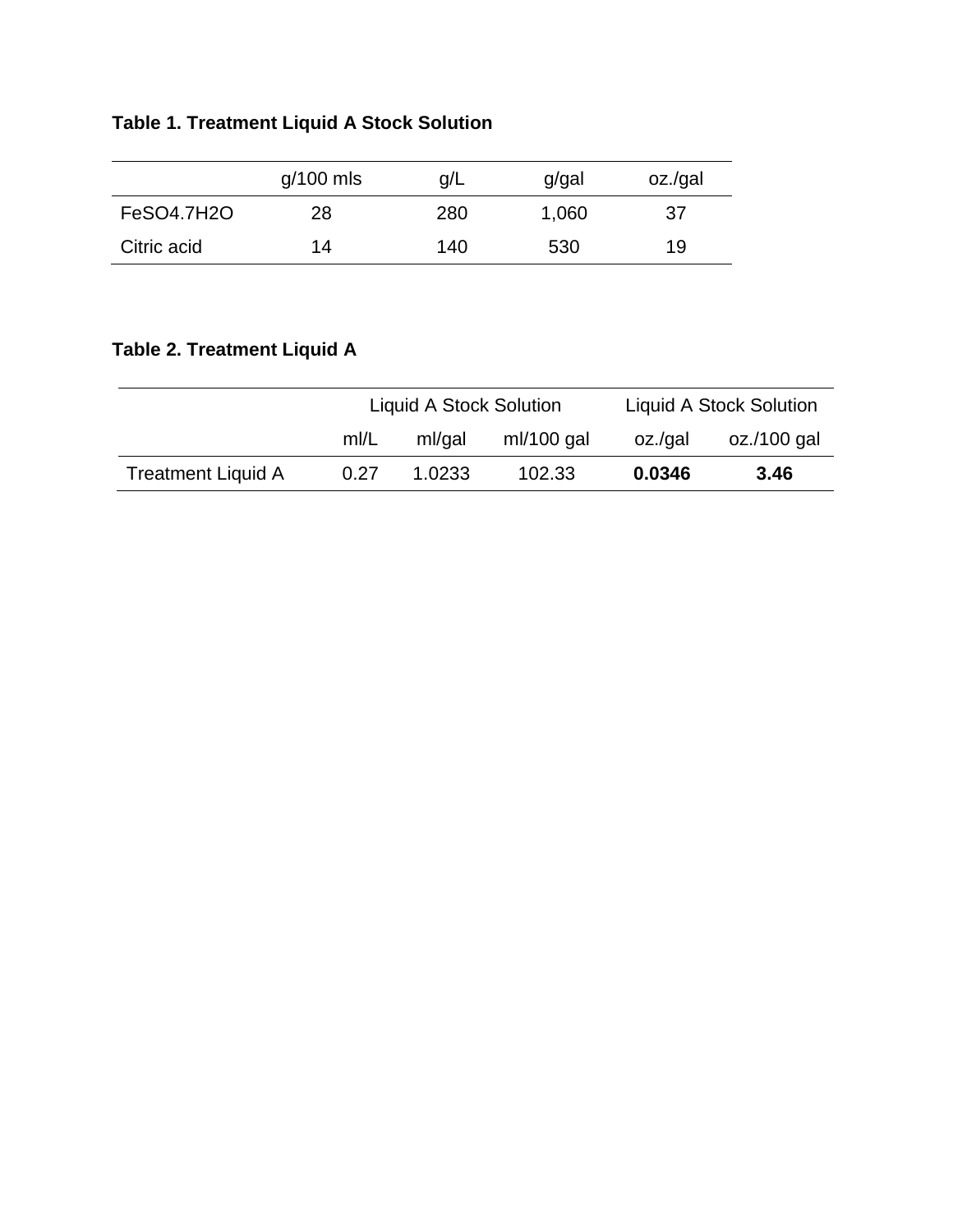#### **2. Treatment Liquid B**

"Treatment Liquid B was prepared by diluting a Treatment Liquid B stock Solution, which contains 14 g of citric acid per 100 mL of water and 13 parts by mass of 100 mL of water when taking the content of citric acid as 100 parts by mass, with desalted distilled water such that the concentration of total Fe ions is 15 mg/L." 15 mg/L Fe equals 0.27 mM.

- The concentration of Fe in the Liquid B Stock Solution is 0.0182 g/ml or 18.2 mg/ml or  $18.2$  g/L = 326 mM.
- The concentration of citric acid in the stock solution is  $140$  g/L = 0.73 M = 730 mM.
- 0.82 ml of the stock solution added to 1 liter to yields 15 mg/L of Fe (0.27 mM) and 114.8 mg/L citric acid (0.6 mM).
- The molecule to molecule ratio (molar ratio) of Fe to citric acid is 0.45 Fe per citric acid OR 2.22 citric acid per Fe.
- Total mM of  $Fe +$  citric acid is 0.87 mM.

#### *Treatment Liquid B Stock Solution*

#### **Treatment Liquid B Stock Solution contains 14 g citric acid and 9.1 g FeSO4.7H2O.**

Citric acid (14 g/100 ml). This is defined as 100 parts by mass - i.e., 14 g = 100 parts, or 0.14 g/part. The concentration of citric acid is 140 g/L or 0.73 M or 730 mM.

Fe (13 parts by mass). Therefore, 13 parts Fe x 0.14 g/part equals 1.82 grams Fe per 100 ml. The concentration of Fe is 0.0182 g/ml or 18.2 mg/ml or 18.2 g/L (0.326 M or 326 mM).

#### FeSO4.7H2O (278.01)

The proportion of Fe in FeSO4.7H2O is 0.20 (55.845/278.01). Therefore, 9.1 grams of FeSO4.7H2O are required to yield 1.82 grams of Fe.